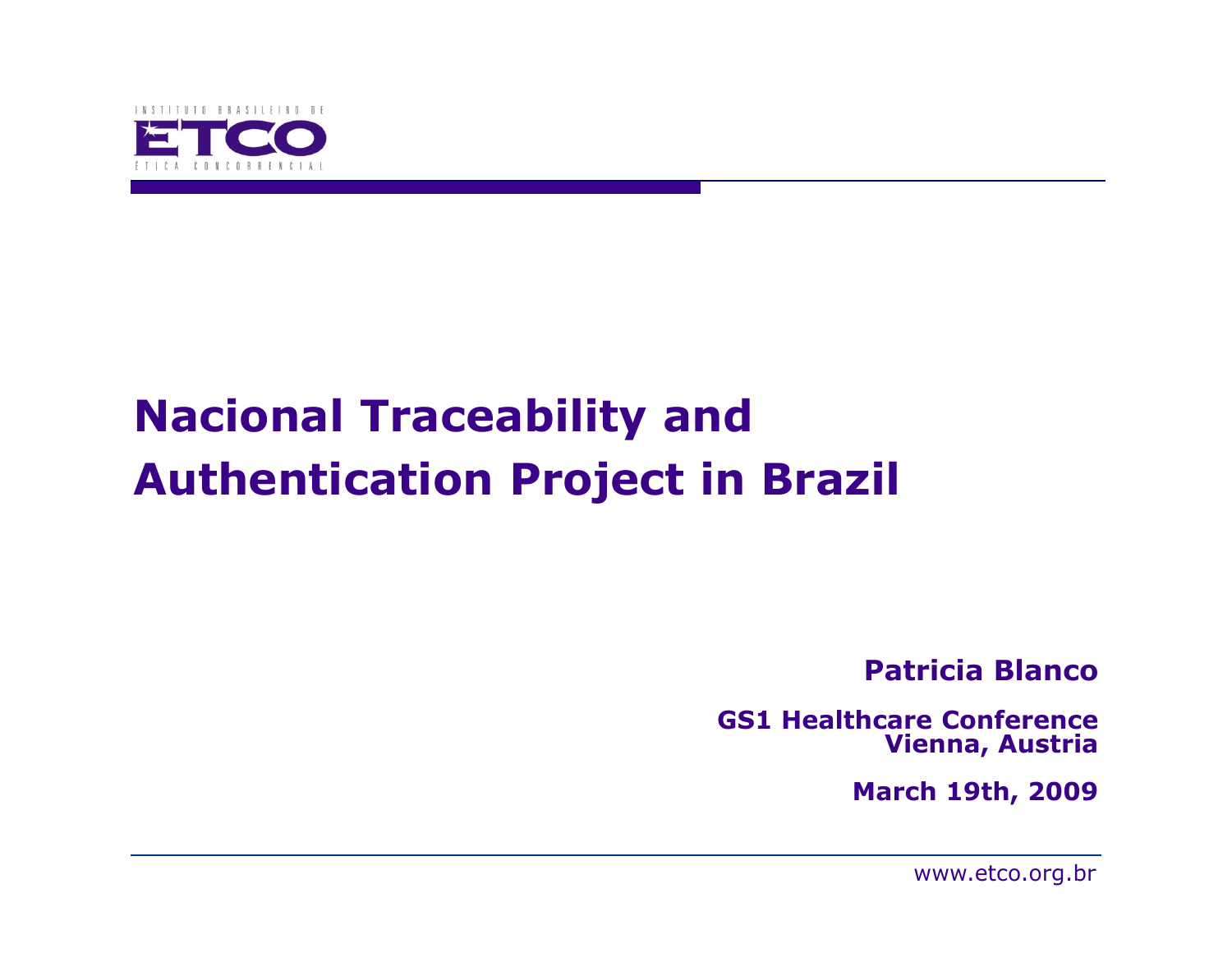

# Brazilian Market

The pharmaceutical market in Brazil:

- **•** 1 billion units of prescription medicines
- 500 millions units of OTC
- **400 millions units to Hospitals**
- 450 industries
- 4.500 packing lines
- **350 wholesalers and warehouses**
- 56.200 pharmacies
- 5.600 cities
- $\blacksquare$  8.514.215 km<sup>2</sup>
- 185 million people

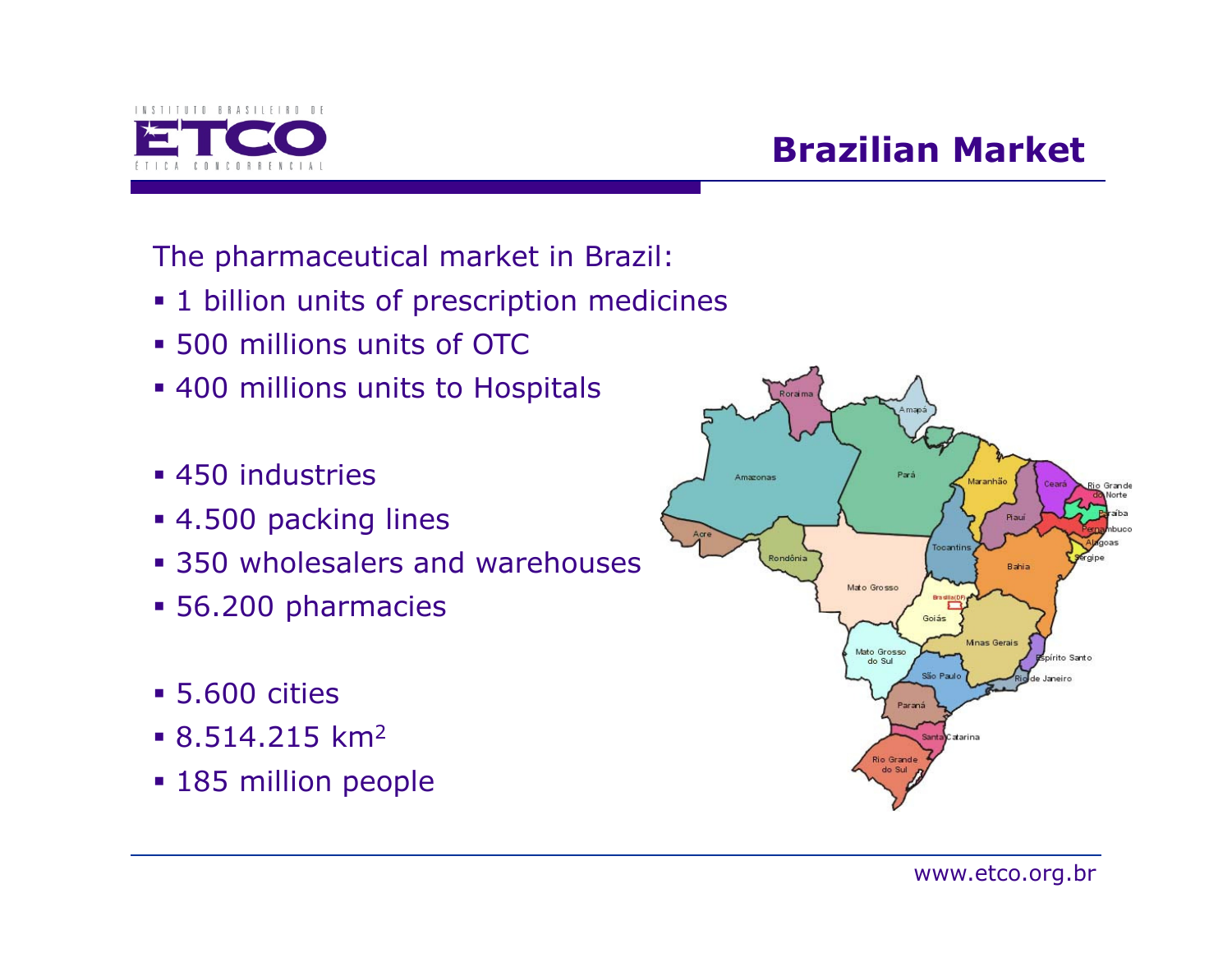

Founded in 2003, the Brazilian Institute of EthicalCompetition - ETCO is a nonprofit organization that brings together non-governmental business entities with the objective of promoting ethical principles of business competition and stimulate action to prevent tax evasion, informality, products counterfeiting and smuggling.

Our activities beyond specific sectors and companies to cover the whole economy, in the fight for improvements in the business environment.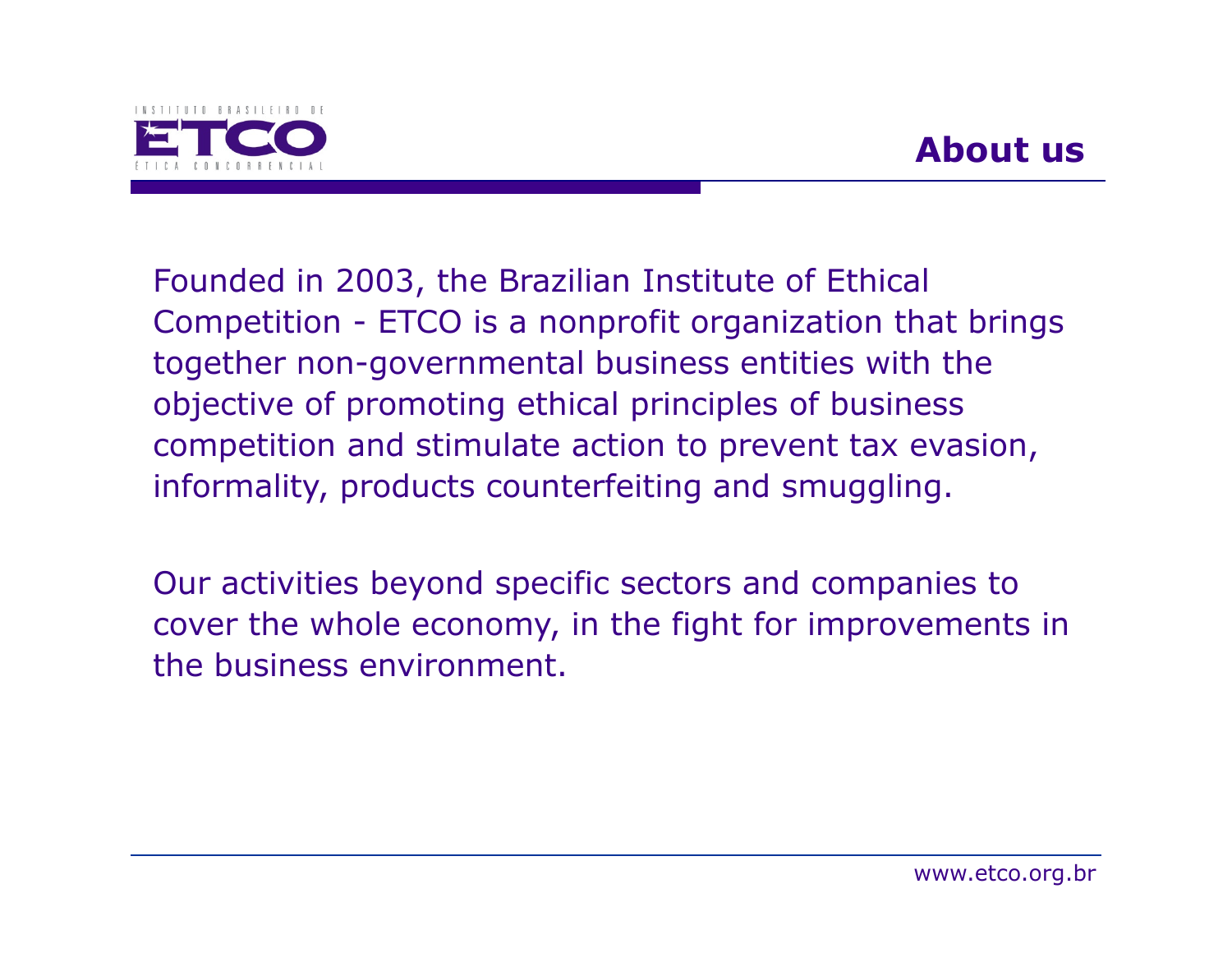

# "Promoting ethical competition, to improve the business environment."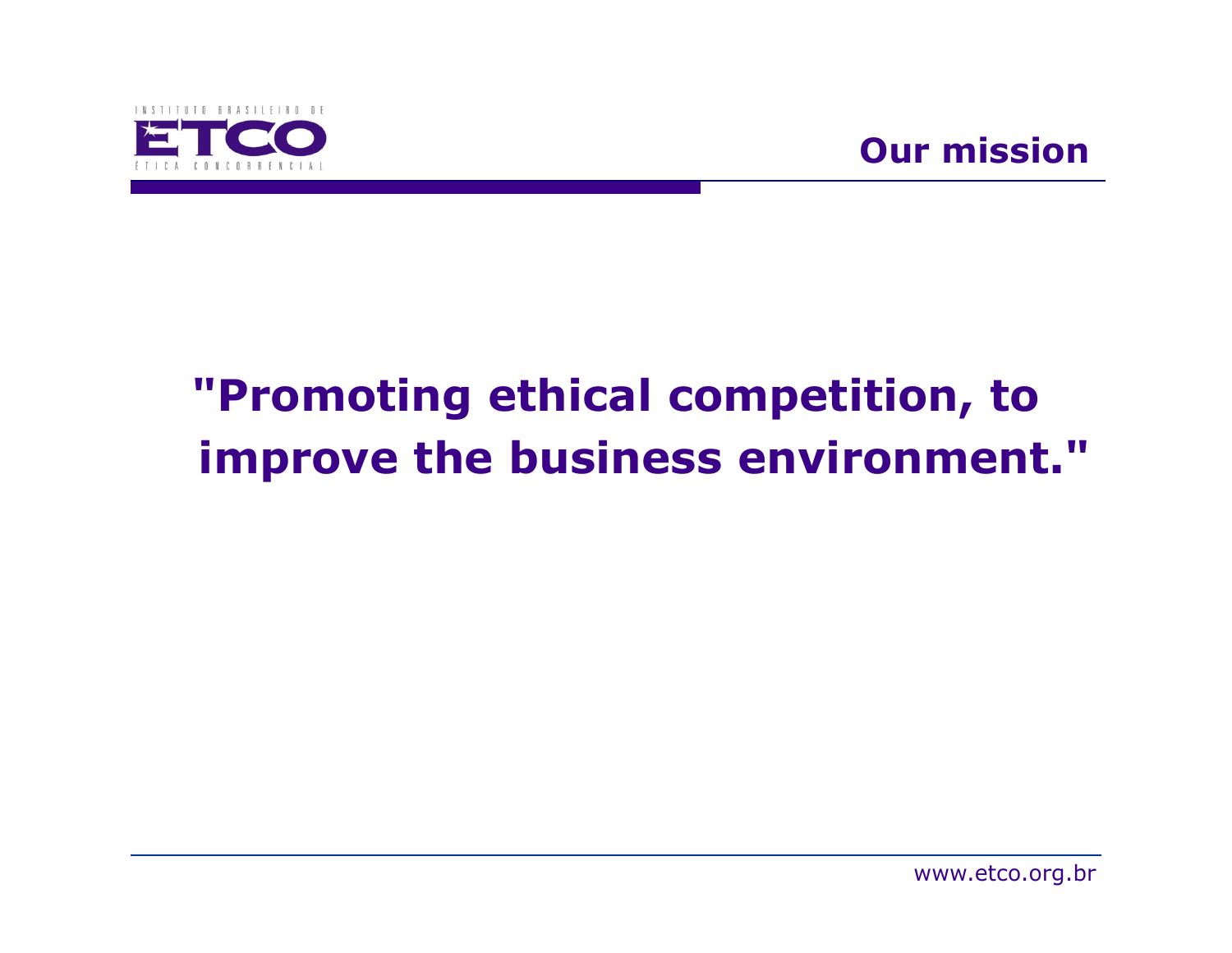

To identify the factors that encourage unfair<br>competition practices, such as: high tay hurden competition practices, such as: high tax burden, high level of bureaucracy, slowness in Court Procedures, poor enforcement and others.

To inform and to create awareness about<br>Athical hebavior henefits among public and ethical behavior benefits among public and specific audiences, and about the economic and social damages caused by unfair competition.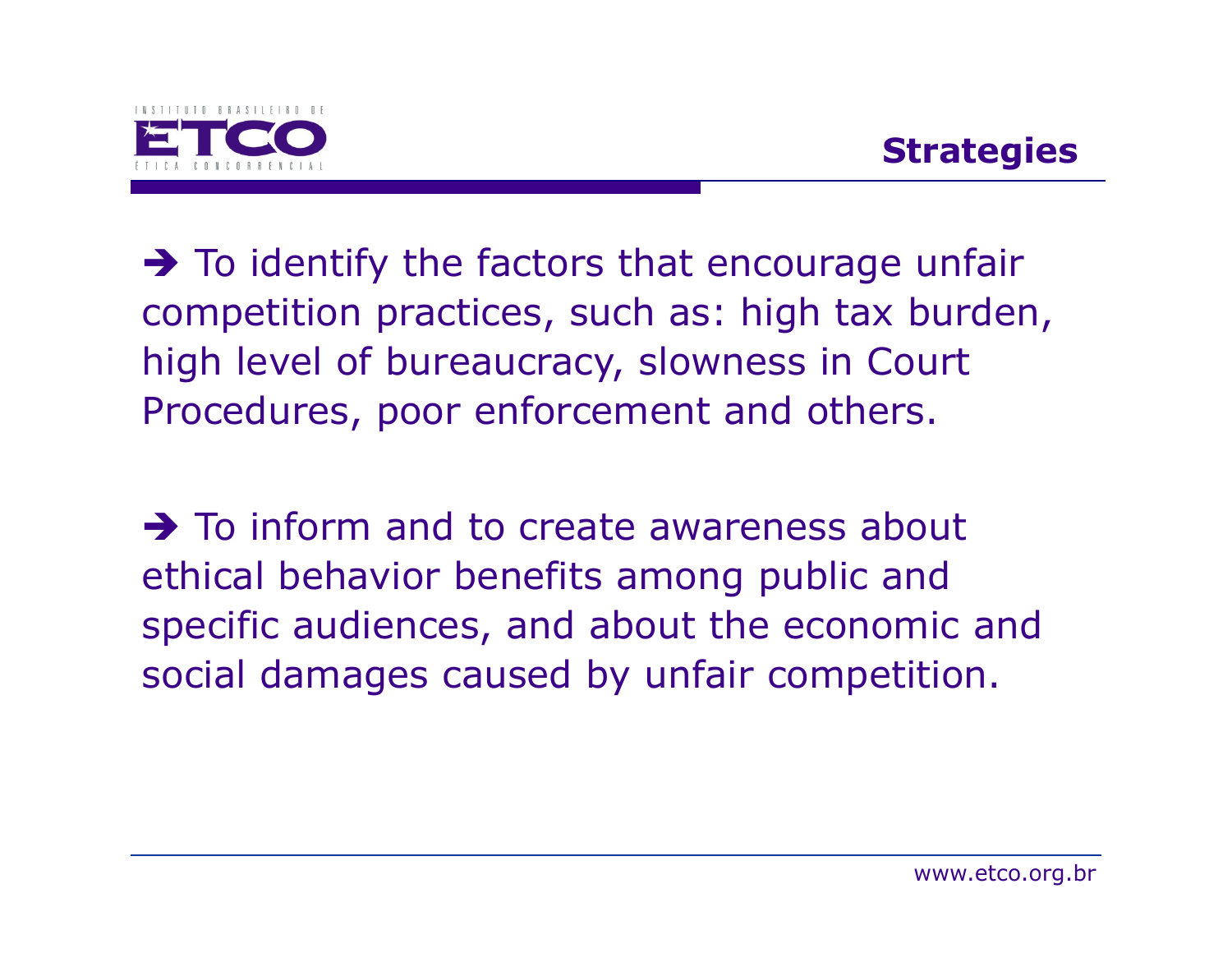

# **Strategies**

To mobilize and to support the public authorities<br>and private entities to achieve institutional and private entities to achieve institutional improvements and legislative changes that encourage fair competition.

To propose new legal and technological<br>instruments to prevent conduct deviation a instruments to prevent conduct deviation and to punish transgressions.

# $\sqrt{T}$ racing and Authentication System for Medicines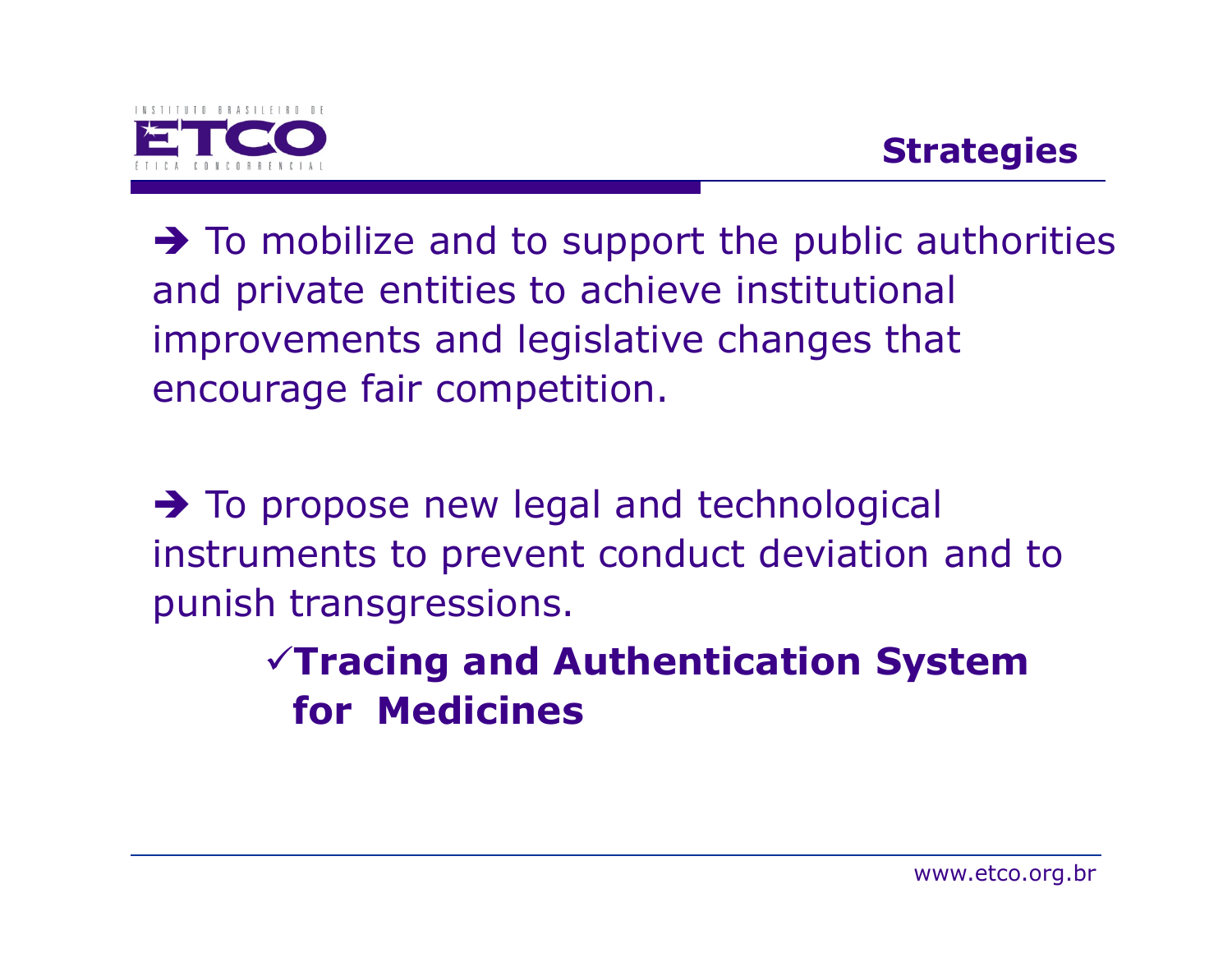

# Our Members

- → Fuel Distribuition
	- Sindicom
- **→** Breweries
	- $\mathcal{L}_{\mathcal{A}}$ Ambev
	- $\mathcal{L}_{\mathcal{A}}$ Femsa
- $\rightarrow$ Tobacco
	- Souza Cruz (BAT)
	- Philip Morris
- → Beverage
	- Ambev
	- Coca-Cola
	- Pepsi
- → Tecnology<br>Distance
	- Microsoft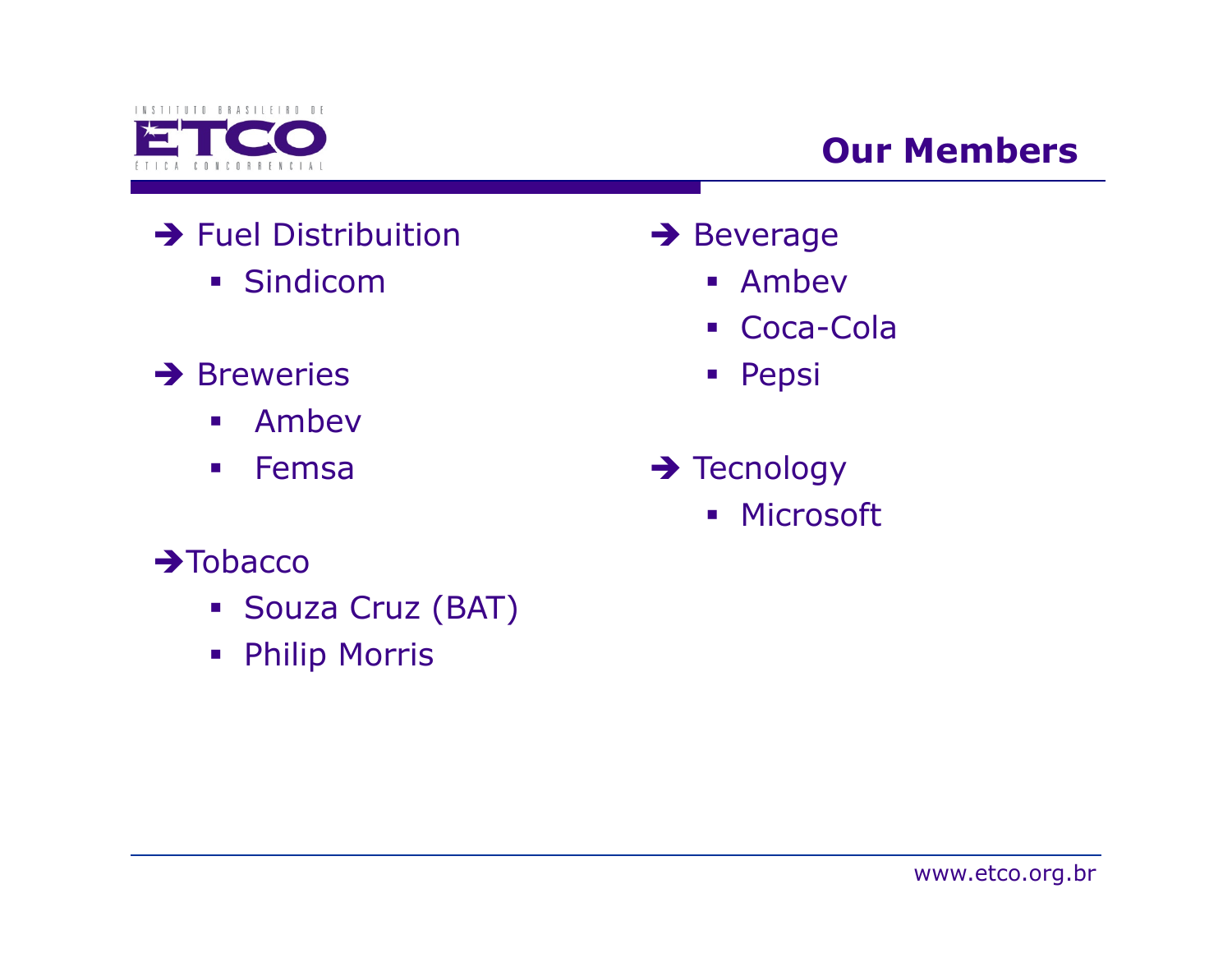

### Pharmaceutical Sector

# → Pharmaceutical Companies

- $\mathcal{L}_{\mathcal{A}}$ Aché
- $\mathcal{L}_{\mathrm{max}}$ Cristália
- $\mathcal{L}_{\mathcal{A}}$ Eurofarma
- $\mathcal{L}_{\mathcal{A}}$ Mantecorp
- $\mathcal{L}_{\mathcal{A}}$ Interfarma  $\rightarrow$

Abbott Actelion Astrazeneca Bayer ScheringBiogen Boehringer Daiichi Sankyo Farmalab ChiesiGalderma Genzyme GlaxosmithklineJanssen-CilagLilly LundbeckMerck Serono

Merck Sharp & DohmeNovartis Novo NordiskNycomed OrganonPfizer Roche Sanofi-Aventis Schering PloughServier**Shire**  Stiefel WyethZambon

33 companies with US\$ 8.6 bi Sales, which means around 60% of total brazilian pharmaceutical market(IMS December 2008)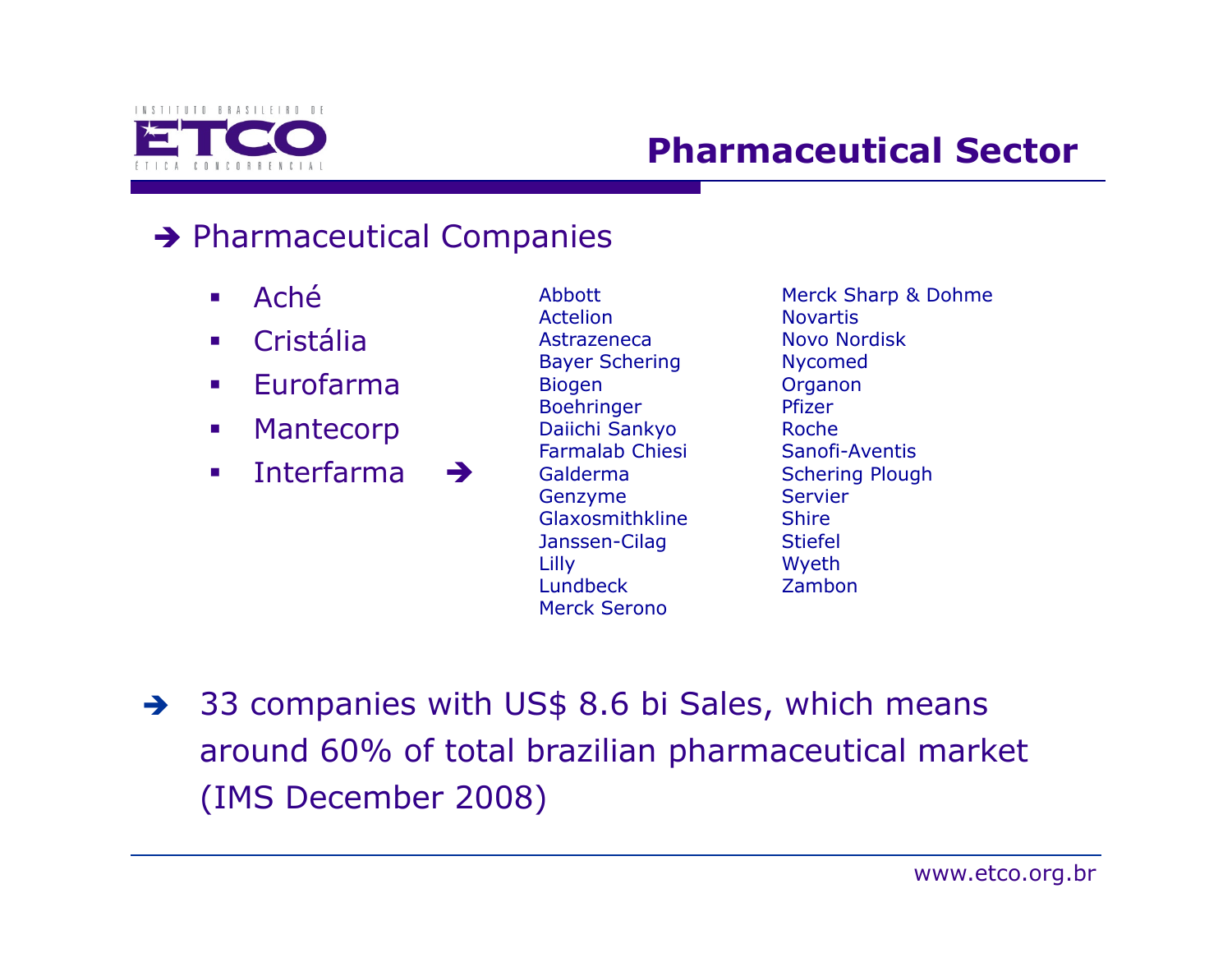

#### Diagnosis of Informalityin Pharmaceutical Industry

#### The high degree of informality brings relevant damage to the sector development and for society as a whole:

- . Population's exposure of the to health risks;
- Ŧ Inappropriate use: non-prescribed medicine, dangerous drugs interaction and/or wrong regimen;
- Reduction of access to medicines due to higher prices charged by illegally switched similar in relation to the generic;
- Ξ Tax distortion and restrictions to the Governmental investment;
- Ŧ Unfair competition to formal companies and restrictions to sector's development.



 There is no "silver bullet"



 Success will be achieved through several simultaneous actions. The main one is:

#### Tracing System

Source: Informality in Pharmaceutical Industry: A barrier to Brazilian Economical Growth and a Risk to Public Health -McKinsey / Pinheiro Neto Lawyers - <sup>2005</sup>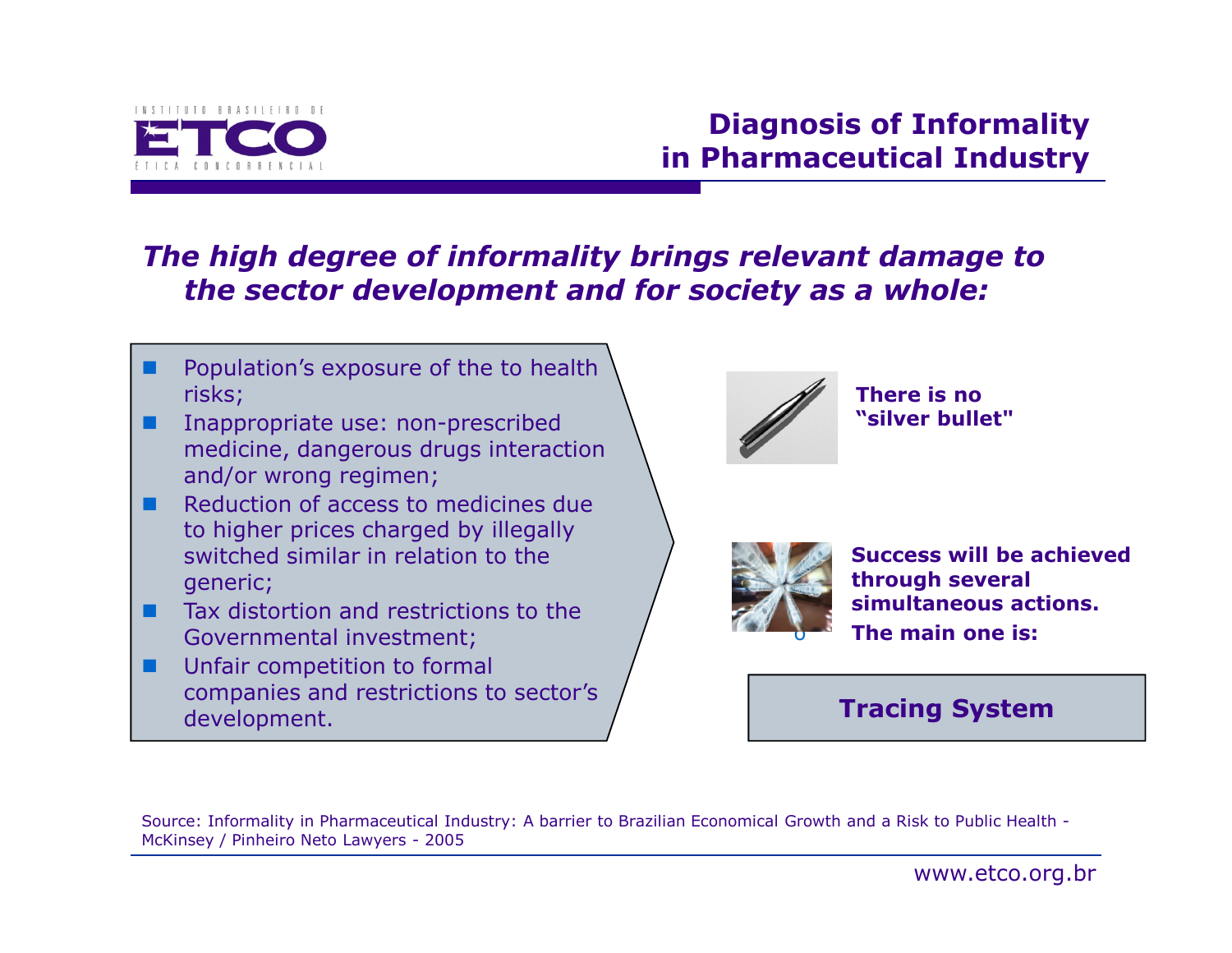

## Requirements

- Low deployment, operation and maintenance costs
- $\rightarrow$  Ability to supply a national and international solution – adoption of an open standard
- → Mechanism of single reading, with authenticity<br>Confirmation in real time and able to identify no confirmation in real time and able to identify possible technologies adopted in other countries
- Technology that guarantees information security and<br>confidentiality in the database confidentiality in the database
- IUM (Unique code identification) serialized identification in the secondary package
- Capacity of checking of the information hosted in the database database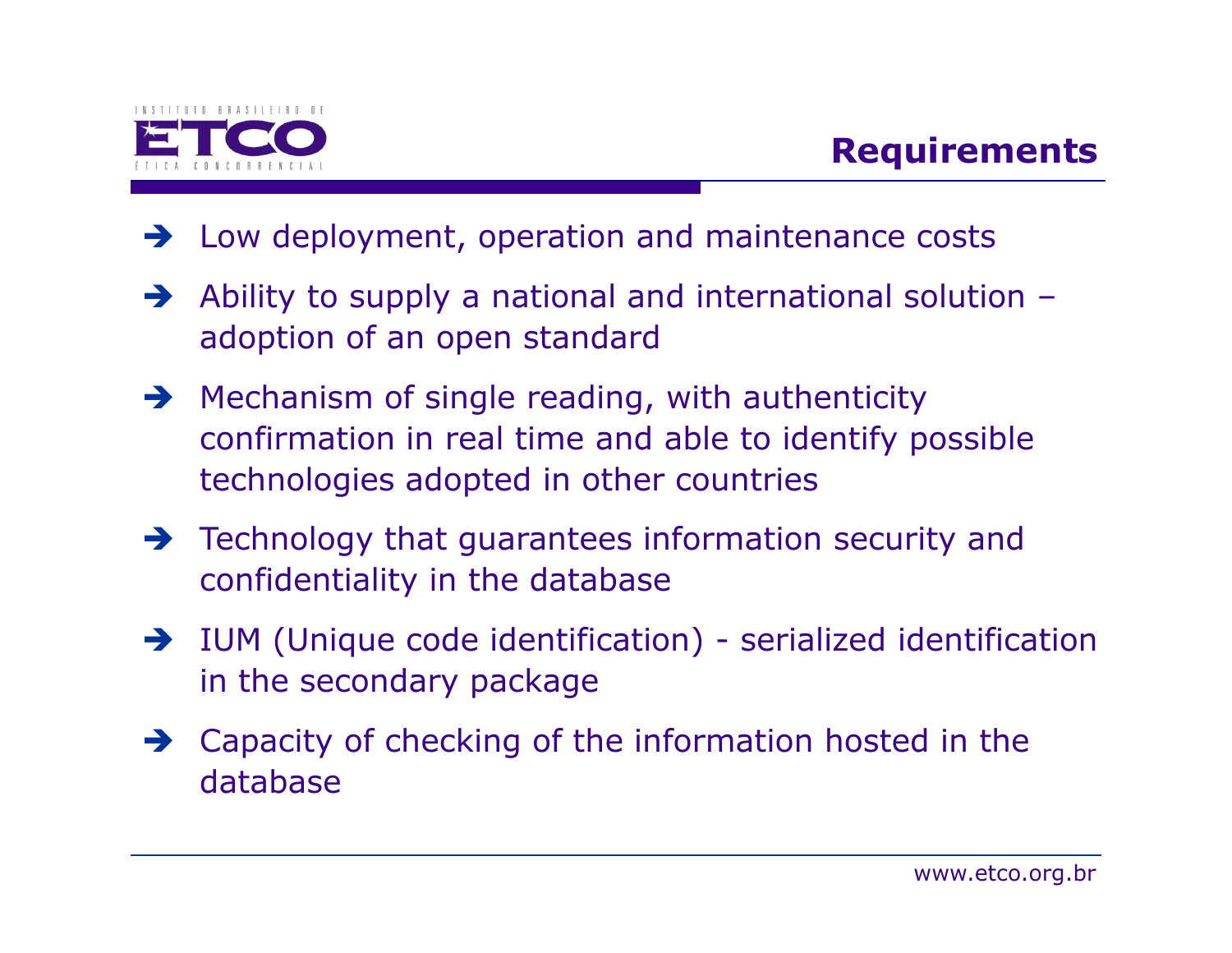

- Technological solutions, with print of twodimensional code in secondary package, which enable tracing and authenticity and meet the minimum requirements:
	- $\rightarrow$  Possibility of aggregation of information on all the links in the chain;
	- $\rightarrow$  Possibility of segregation of access to information (public sector, companies and users);
	- $\rightarrow$  Industrially proven, possible, measurable, robust and efficient, ensuring good manufacturing practice.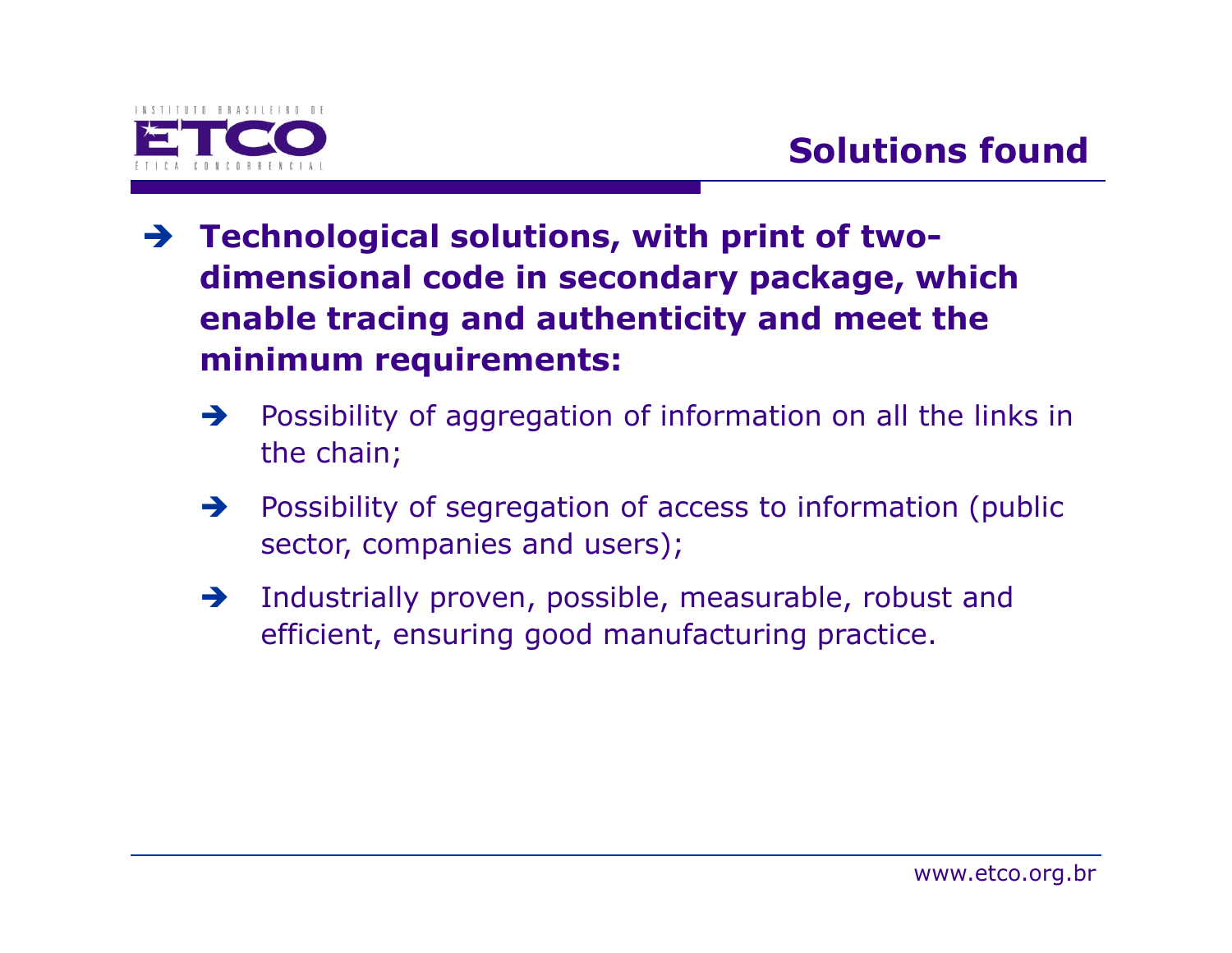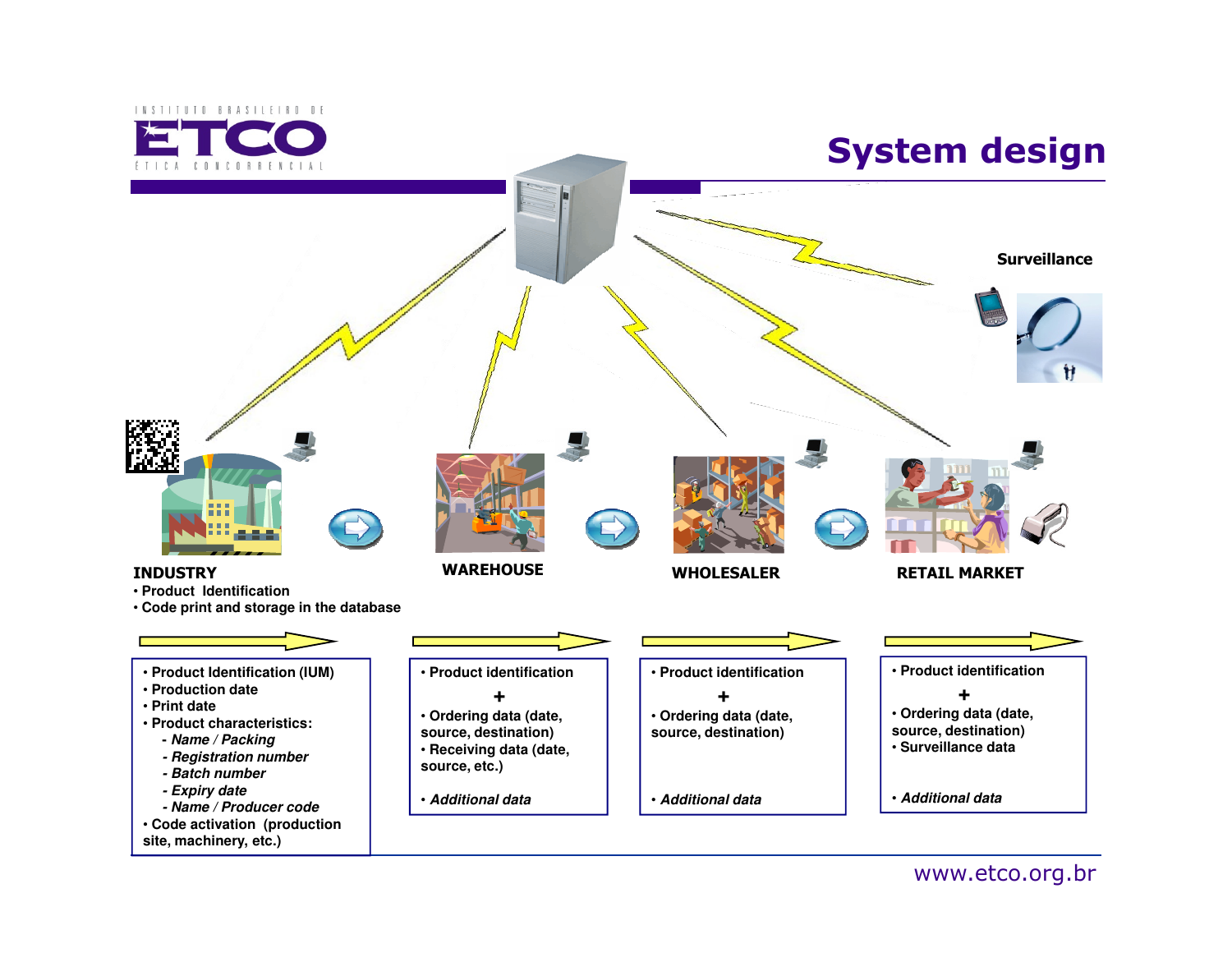

# Up date - Brazil

- Public Consultation N. 8 of March 4th, 2008. (Minimun Requirements )
	- Low total implementation cost.
	- Capacity of immediate equipment reposition or correction.
	- $\mathcal{L}_{\mathcal{A}}$ Capacity of providing national and international solution.
	- $\mathcal{L}_{\rm{eff}}$  Capacity of immediate identification of the product authenticity.
	- $\overline{\phantom{a}}$ Availability and access to information to trace a product.
	- $\mathcal{L}_{\mathcal{A}}$  Presence of Unified Medication Identifier (UMI ) in the package.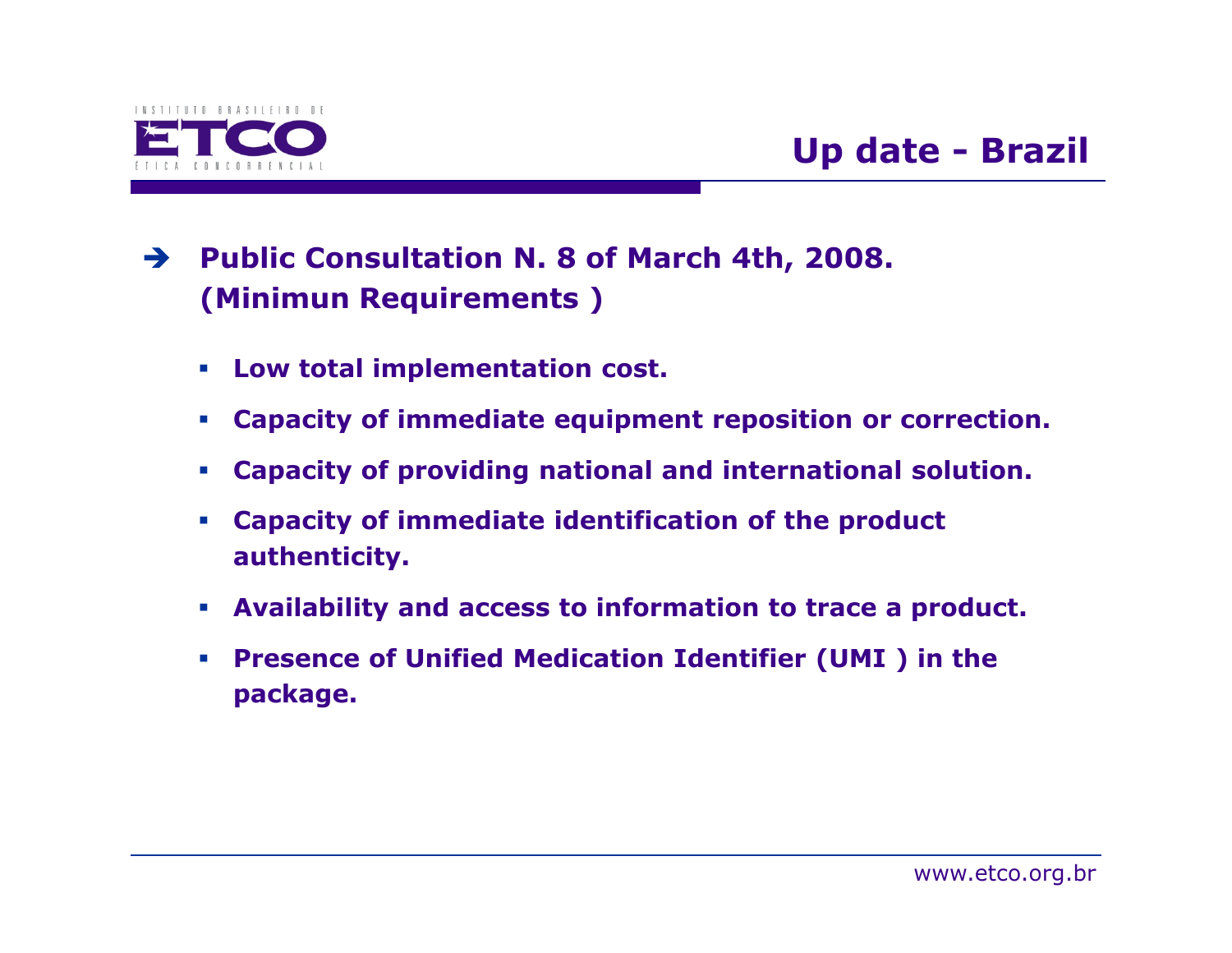

## Up date - Brazil

- $\rightarrow$  ETCO presents Pilot Project proposal to ANVISA and a Technical Agreement is signed
- $\rightarrow$  ETCO started the pilot project with:
	- **Pfizer**
	- Bayer Schering
	- Sanofi Aventis
	- Nycomed
	- Eurofarma
	- Ache
	- **Mantecorp**

- January/2009: Act 11.903 issued creating the official national tracking system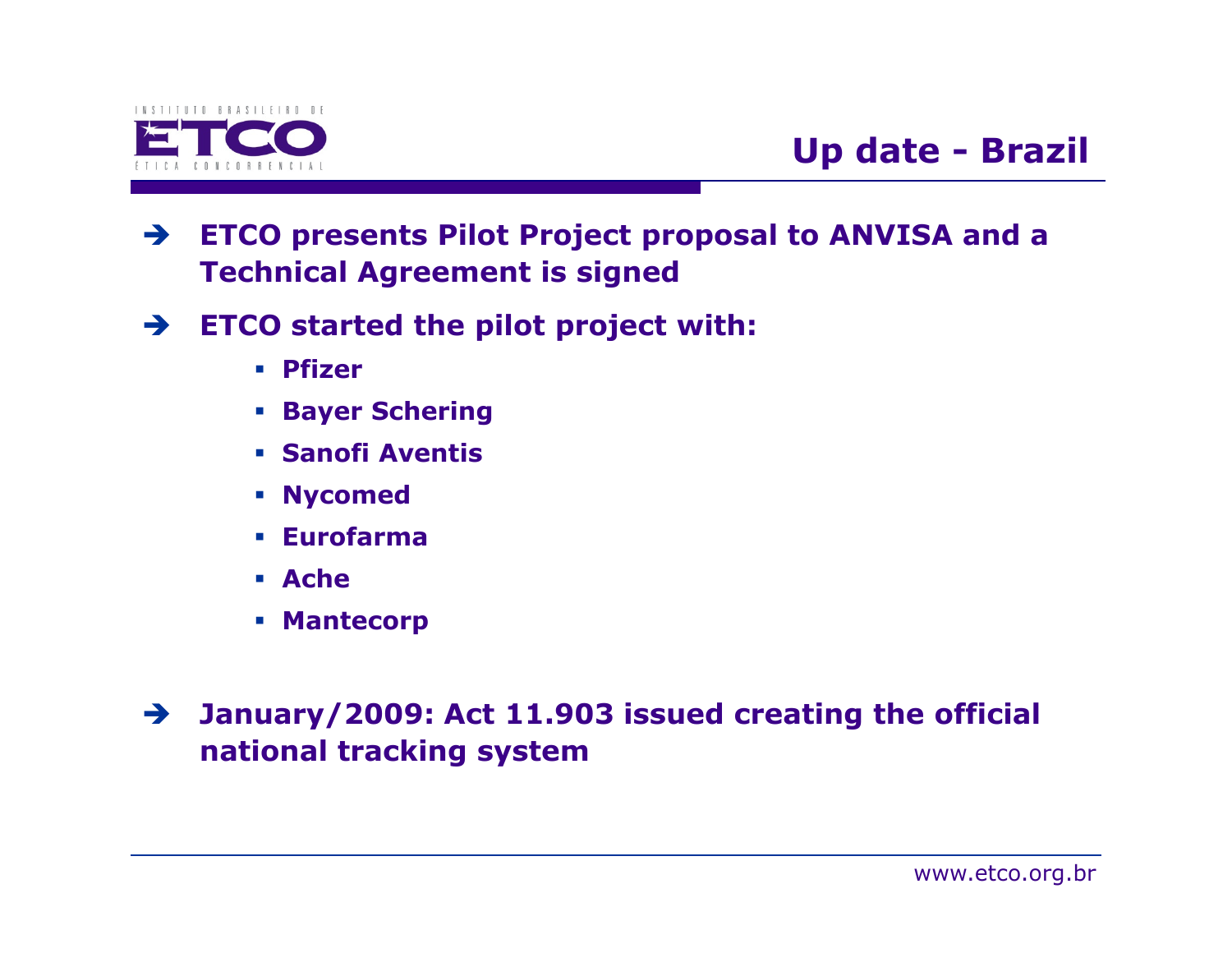



#### Establishing traceability of production and consumption of medicine through the means of technology using electronic capturing, storing and transmission of data.

Article 1: It is created the Brazilian System of Medicine Control, which includes the production, marketing, dispensing and medical, dental and veterinarian prescription, as well as any other types of movements forecasted in sanitary controls.

Article 2: All medicine manufactured, dispensed or sold within the Brazilian territory shall be controlled by means of the Brazilian System of Medicine Control.

Sole Paragraph: The control equally applies to medical, dental and veterinarian prescriptions.

www.etco.org.br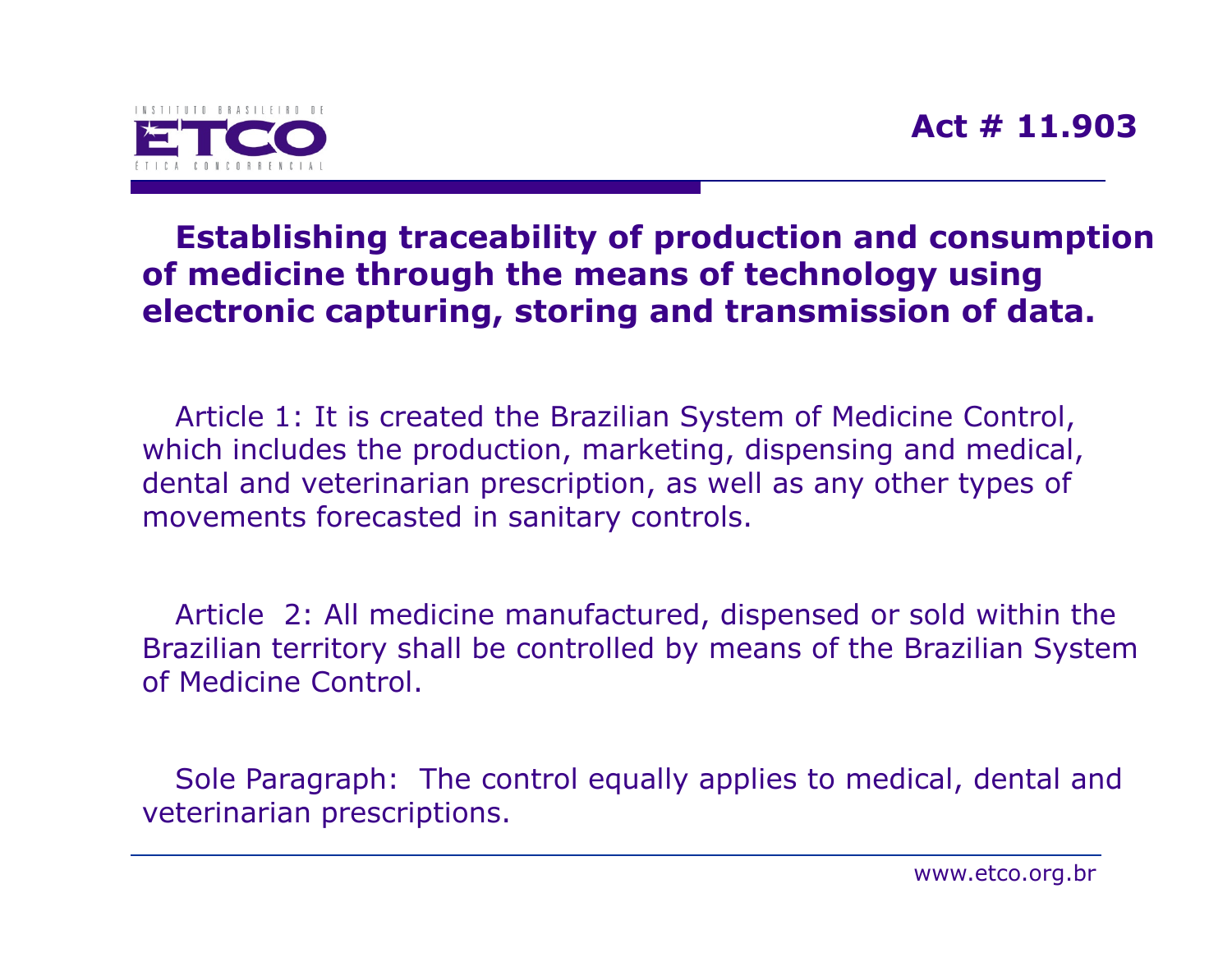

Article 3: Control will be performed by means of an exclusive identification system which will identify product, suppliers and users by employing technology to electronically capture, store and transmit data.

Paragraph 1: Products and their distributors will receive specific identification based on data capturing system via electronic for the components of the Brazilian System of Medicine Control.

Paragraph 2: Besides those items listed in sections of paragraph 1 of this article, Brazilian Health Authorities may yet include other components connected to production, distribution, importing, exporting, trading, medicine prescription and use.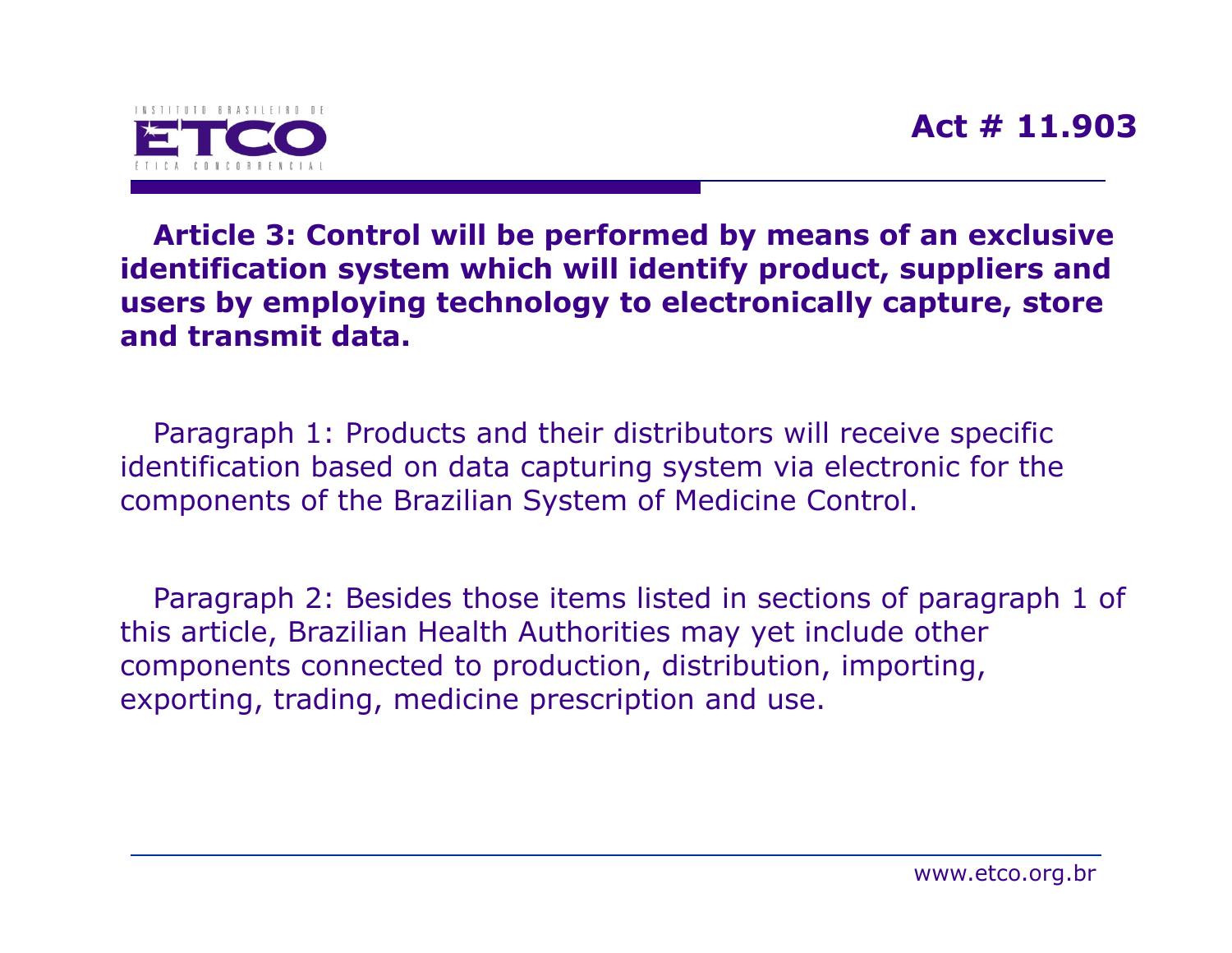

#### Article 4: Competent Brazilian Health Authorities will implement and coordinate the Brazilian System of Medicine Control.

Article 5: Competent Brazilian Health Authority will implement the system within a gradual schedule of 3 (three) years, as the inclusion of the components (…) will be performed in the following manner:

#### I – in the first year:

a. Manufacturer (operation permit, state license, and local manufacturer sanitary permit);

b. Supplier (wholesalers, retailers, medicine exporters and importers);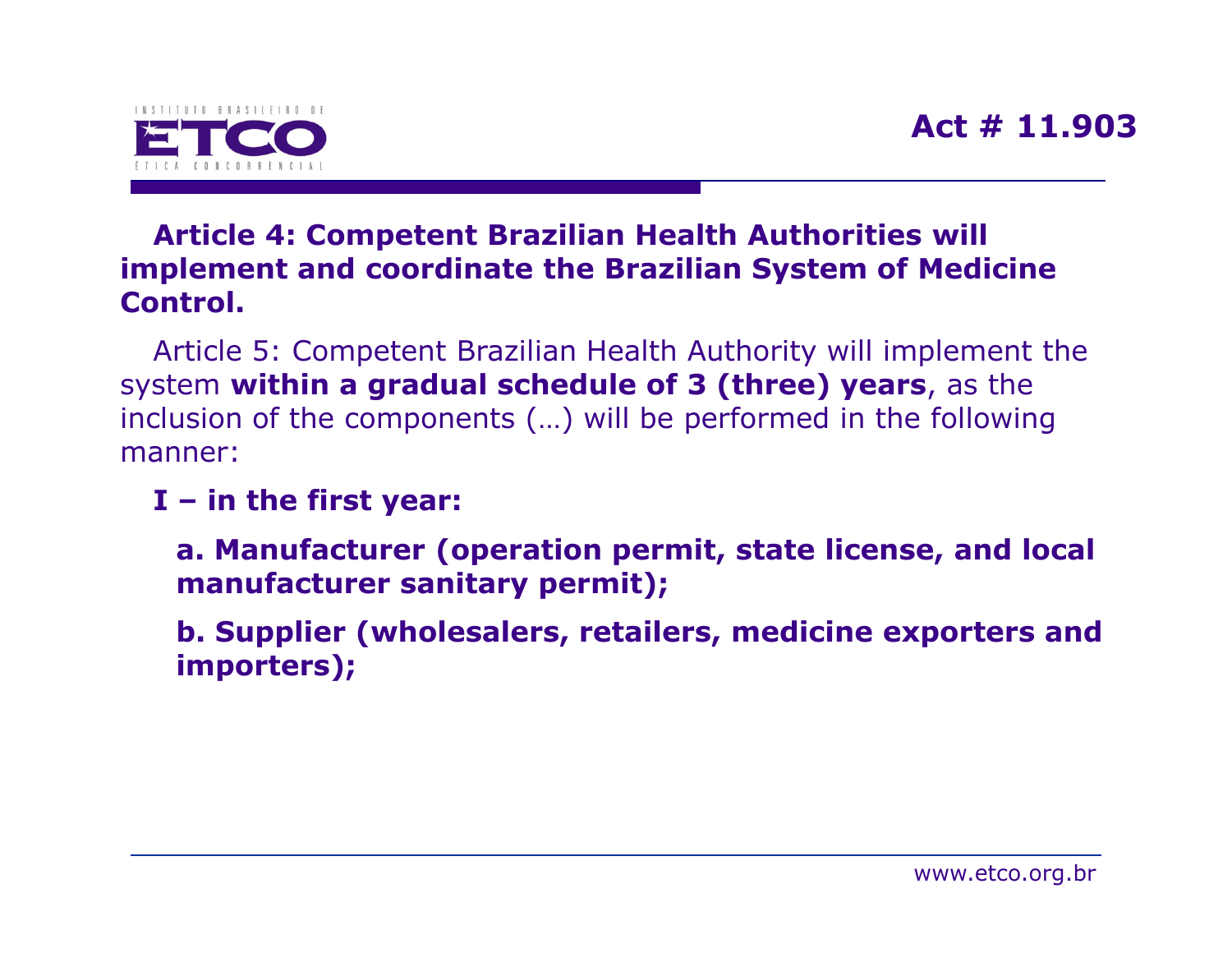

II – in the second year: Buyers, Products, transportation / logistic units

III – in the third year: consumer/patient; prescription; doctors, dentists and veterinarians

Article 7: This act is considered effective on the date of itspublication.

Brasília, on the 14 of January of 2009.

LUIZ INÁCIO LULA DA SILVA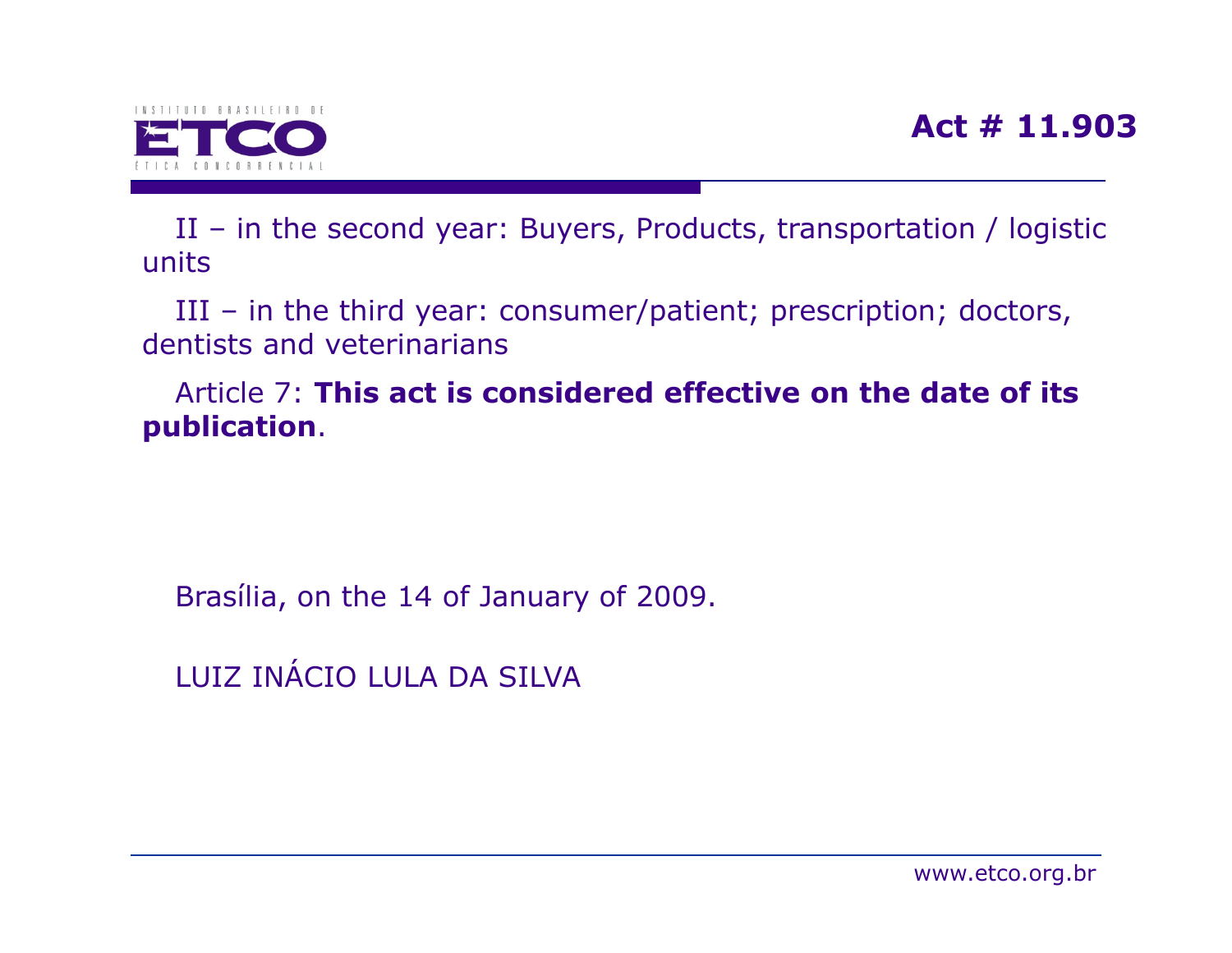

- ANVISA is still working in some important definitions such as:
	- Code definition (ANVISA has already expressed interest in adopting the GS1 Datamatrix, but specifications are still pending)
	- Databases Management
	- Code printed directly or on a special label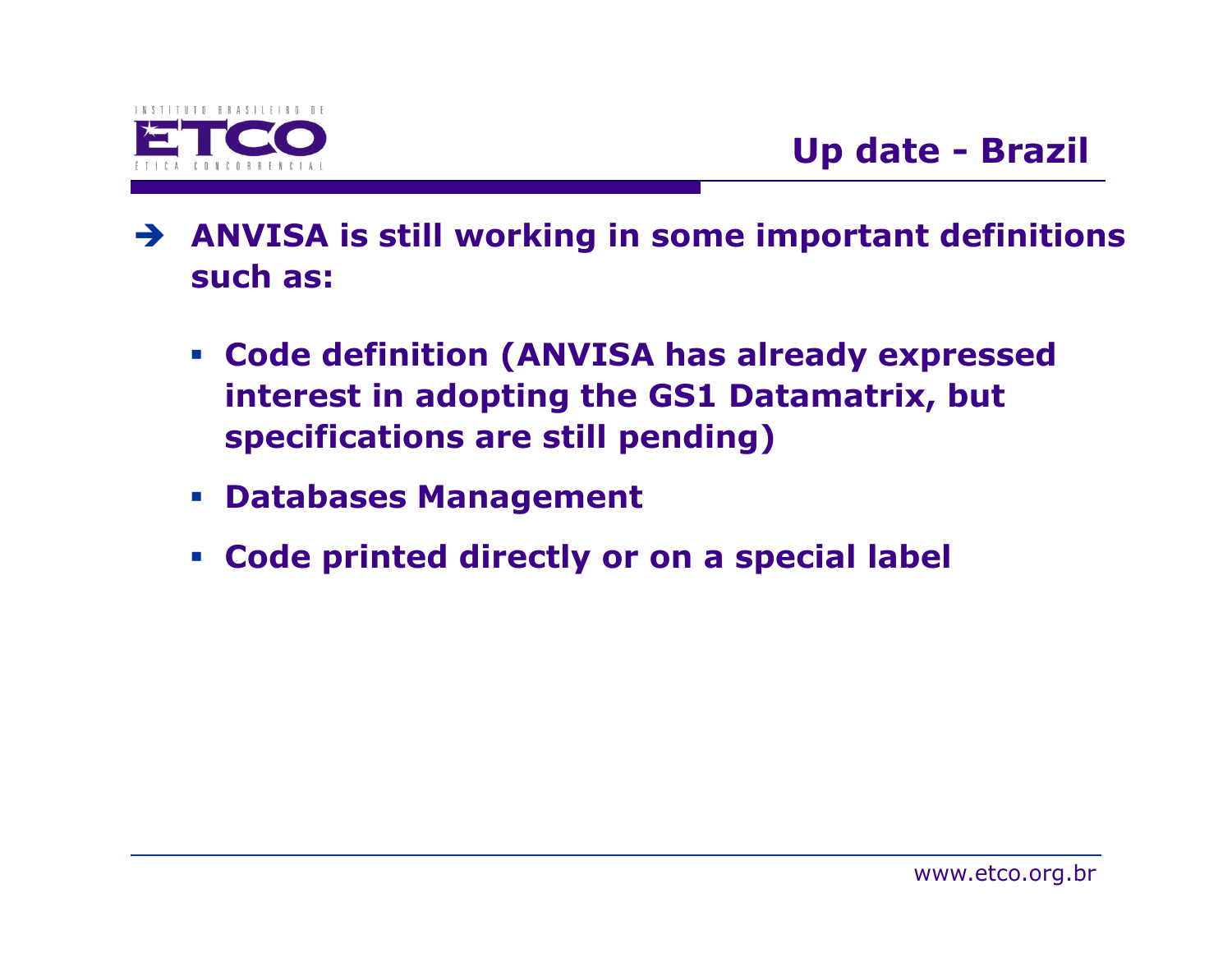

- Considering the risks and losses that counterfeit medicines and products not manufactured within the rules, the implementation of a tracing and authetication system is a powerful tool to correct these deviations.
- Sonsidering the actions that are being conducted<br>
over the world it is essential to be in line with over the world, it is essential to be in line with international initiatives – GS1 Global Standards.